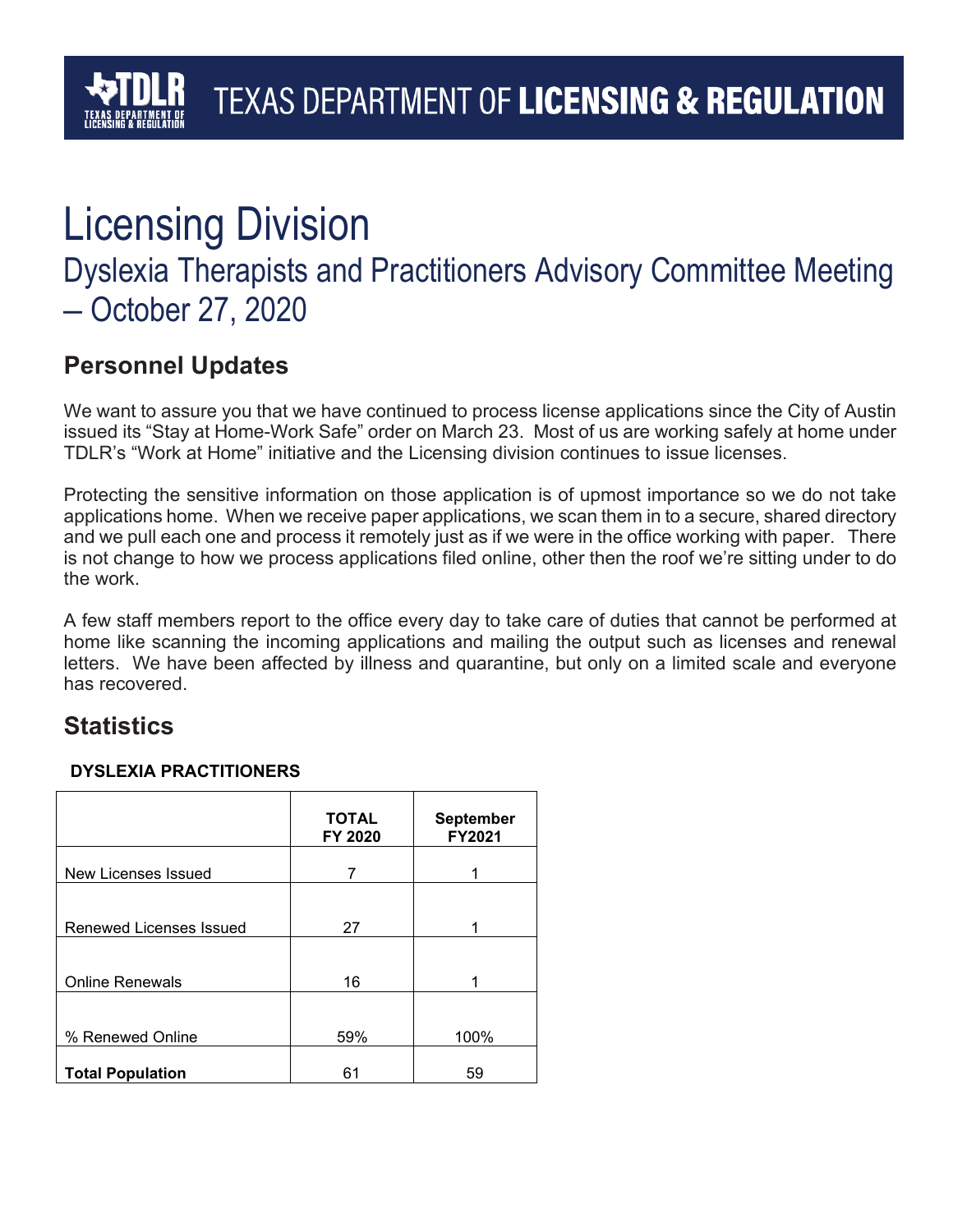#### **DYSLEXIA THERAPISTS**

| <b>TOTAL</b><br>FY 2020 | <b>September</b><br>FY2021 |
|-------------------------|----------------------------|
| 74                      | 11                         |
|                         |                            |
| 370                     | 45                         |
| 218                     | 45                         |
|                         | 100%                       |
|                         | 941                        |
|                         | 60%<br>933                 |

### **Current Projects**

Staff have been working with Licensing Workgroup and Office of General Counsel on streamlining the licensing process and updating rules to current practices.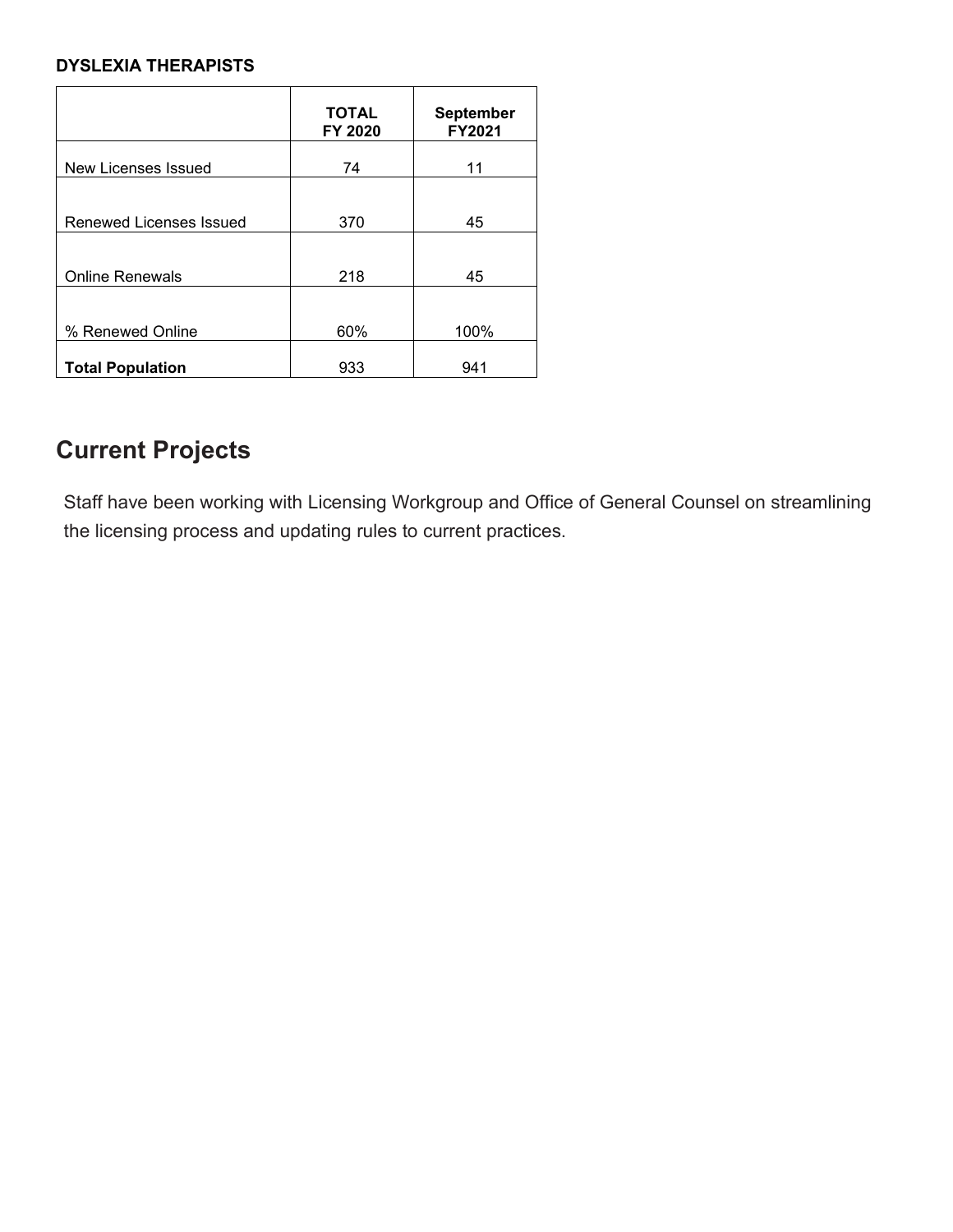# TEXAS DEPARTMENT OF LICENSING & REGULATION

## Customer Service

Staff Report for Dyslexia Therapists and Practitioners Advisory Committee – October 27, 2020

### **Statistics**



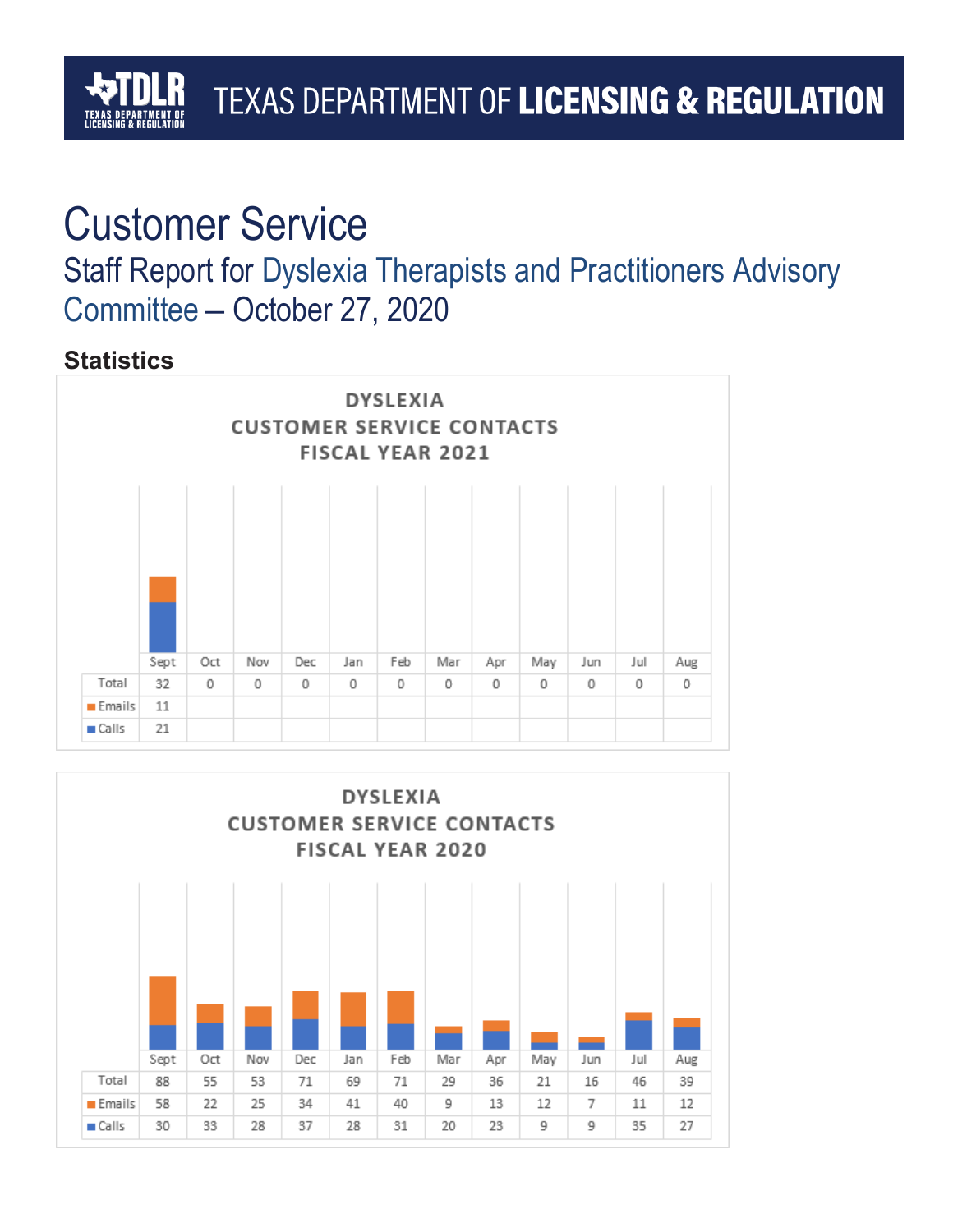## TEXAS DEPARTMENT OF LICENSING & REGULATION

# Enforcement Division

### Staff Report Dyslexia Therapists and Practitioners Advisory Committee for October 27, 2020

### **Personnel Updates:**

- On February 15, Debbie Hawkins was promoted to Legal Assistant Supervisor. Debbie has worked for TDLR for 8 years as a Legal Assistant in the Enforcement Division.
- On March 1, John Medlock was promoted to Chief Prosecutor. John has worked for TDLR for 7 years, previously serving as a Prosecutor and Senior Prosecutor in the Enforcement Division.
- On May 1, Trevor Theilen was promoted to Senior Prosecutor. Trevor has worked for TDLR for 9 years as a Prosecutor in the Enforcement Division.
- On August 31, Investigations Manager Gregg Dodson retired after 22 years of service with TDLR. Gregg oversaw the Investigations Section within the Enforcement Division, which includes 42 investigators. This position is currently posted on the Department's website, and we hope to conduct interviews soon.
- On August 31, Prosecution Legal Assistant Manager Daryl Kunze retired after 18 years of service with TDLR. Daryl oversaw the Prosecution Legal Assistant Section within the Enforcement Division, which includes 33 legal assistants and administrative assistants.
- On August 31, Senior Investigator Esmer Arguijo retired after 21 years of service with TDLR. Esmer conducted investigations of cases in the building and mechanical, water well, and property tax programs.
- On October 1, Jackie Revilla was promoted to Prosecution Legal Assistant Manager, to fill the vacancy created by Daryl Kunze's retirement. Jackie has worked for TDLR for 18 years, previously serving as a Legal Assistant Supervisor in the Enforcement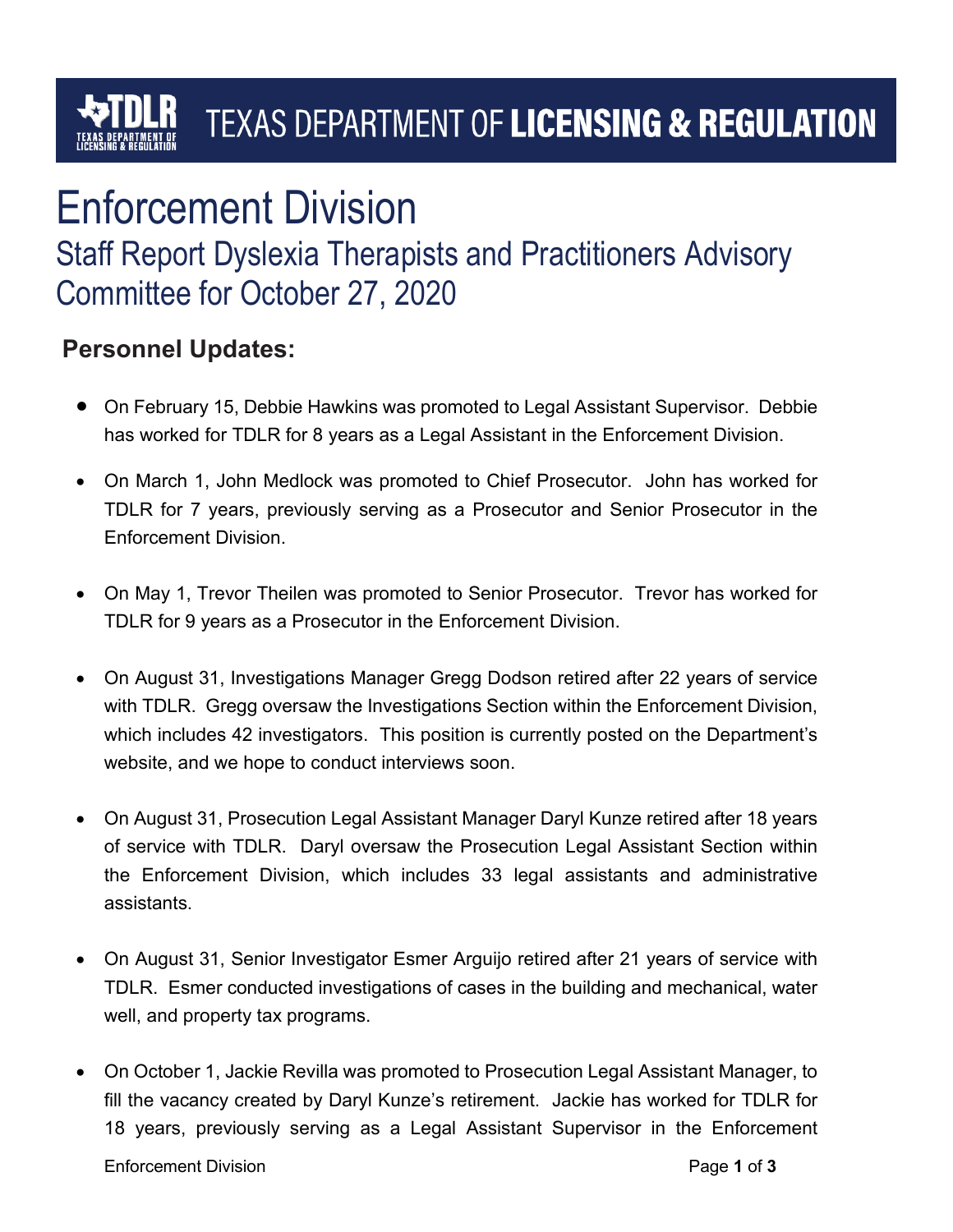#### Division. **Statistics:**

Shown below are the Enforcement Performance Measures and key statistics for the Dyslexia Therapists and Practitioners (DYS) program and for all TDLR programs combined for **Fiscal Year 2020:**

| <b>Performance Measure</b>                  | <b>DYS</b> | <b>TDLR</b> |
|---------------------------------------------|------------|-------------|
| Cases opened                                |            | 10,465      |
| Cases closed                                |            | 9,763       |
| Average time to close (days)                | $\Omega$   | 157.58      |
| % of cases resolved within 6 months         | 0%         | 68.64%      |
| % of cases resulting in disciplinary action | $0\%$      | 13.48%      |
| <b>Cases Pending</b>                        |            | 5,850       |

#### **Source of Cases Opened Fiscal Year 2020**

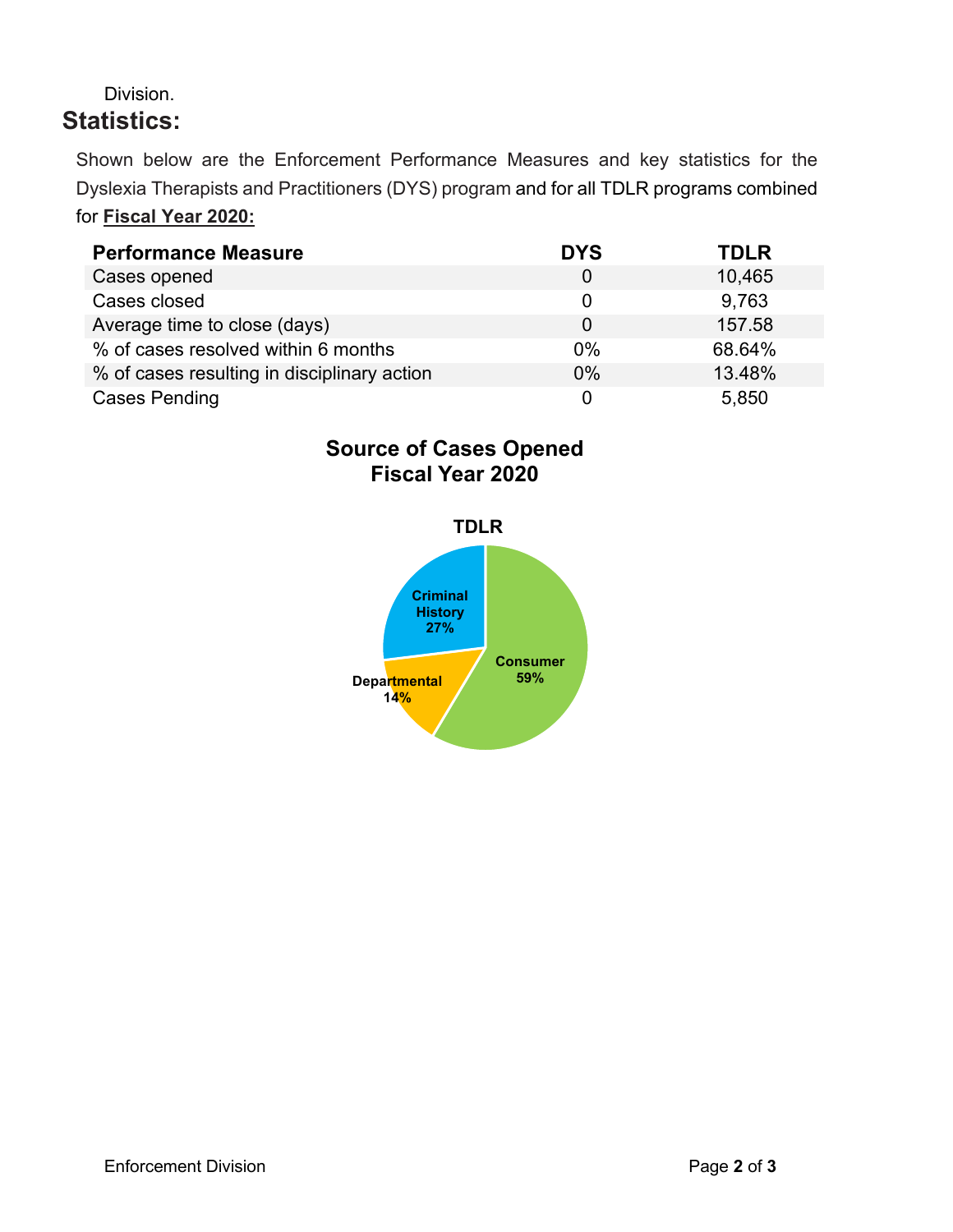| <b>Case Outcomes</b>                       | <b>DYS</b> | <b>TDLR</b>    |
|--------------------------------------------|------------|----------------|
| <b>Commission Orders</b>                   | 0          | 28             |
| <b>Default Orders</b>                      | 0          | 339            |
| <b>Agreed Orders</b>                       | 0          | 853            |
| <b>Penalties Assessed</b>                  | \$0        | \$2,360,451.00 |
| <b>Penalties Collected</b>                 | \$0        | \$1,296,792.16 |
| Licenses Revoked (Disciplinary)            | 0          | 62             |
| <b>Licenses Suspended</b>                  | 0          | 4              |
| Licenses Denied/Revoked (Criminal History) | 0          | 240            |
| <b>Cease &amp; Desist Orders</b>           | 0          | 46             |
| <b>Informally Resolved</b>                 | 0          | 8,365          |